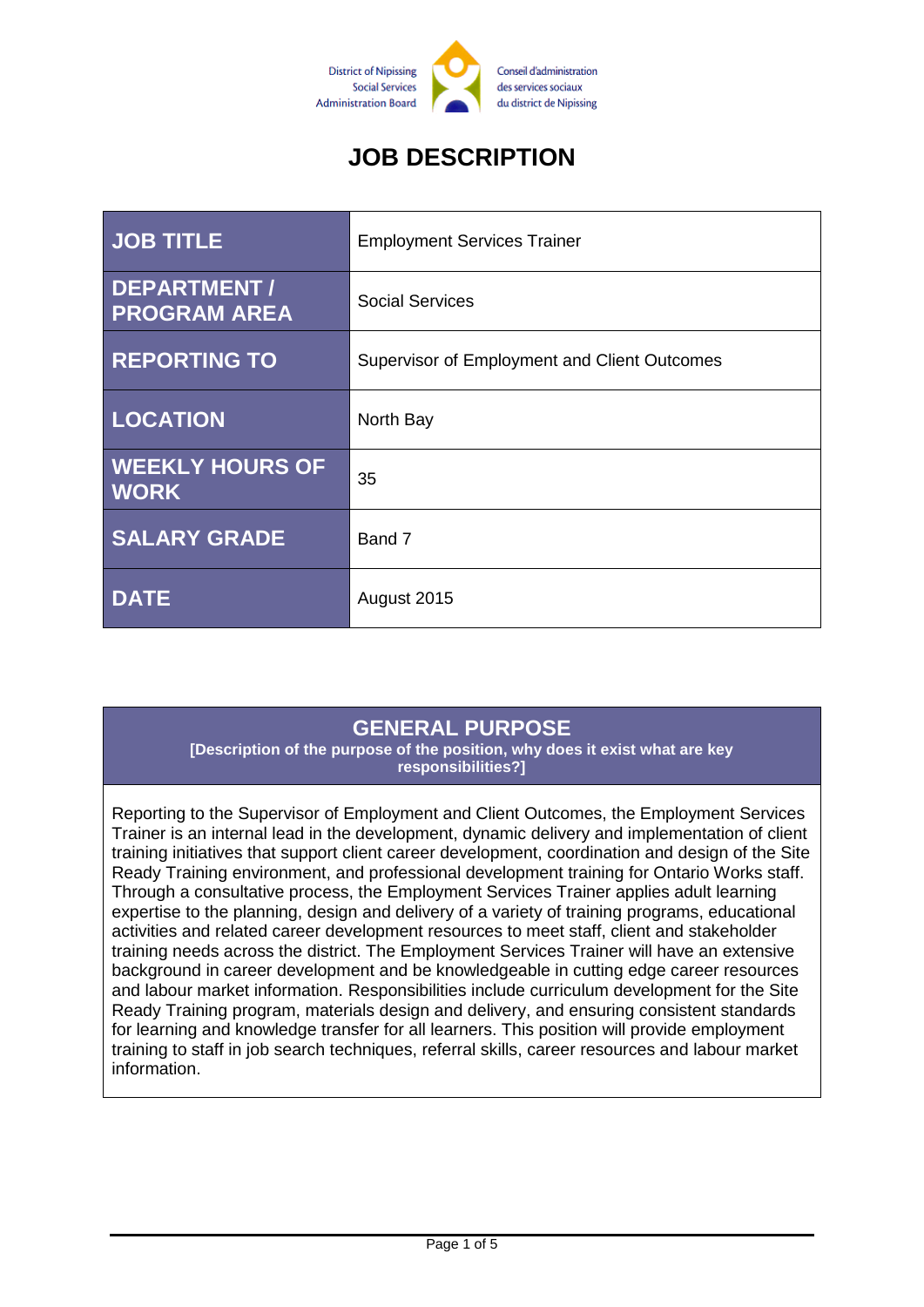| <b>KEY ACTIVITIES</b><br>[Name and list under each the key activities of the position and percentage estimate of time for<br>each section.]                                                                                                                                                                                                                                                                                                                                                                                                                                                                                                                                                                                                                                                                                                                                                                                                                                                                                                                                                                                                                                                              |     |  |
|----------------------------------------------------------------------------------------------------------------------------------------------------------------------------------------------------------------------------------------------------------------------------------------------------------------------------------------------------------------------------------------------------------------------------------------------------------------------------------------------------------------------------------------------------------------------------------------------------------------------------------------------------------------------------------------------------------------------------------------------------------------------------------------------------------------------------------------------------------------------------------------------------------------------------------------------------------------------------------------------------------------------------------------------------------------------------------------------------------------------------------------------------------------------------------------------------------|-----|--|
| <b>Marketing / Consultation</b><br>Consults with staff, stakeholder and clients to determine training needs<br>and requirements;<br>Anticipates future training needs and resources and participates in the<br>$\bullet$<br>strategic planning for new initiatives and to establish priorities for<br>curriculum and program revision and development;<br>Prepare marketing material to promote DNSSAB's employment<br>$\bullet$<br>services                                                                                                                                                                                                                                                                                                                                                                                                                                                                                                                                                                                                                                                                                                                                                             | 30% |  |
| <b>Training and Development</b><br>Leads or contributes to the planning of educational projects and<br>initiatives by researching, recommending and determining curriculum,                                                                                                                                                                                                                                                                                                                                                                                                                                                                                                                                                                                                                                                                                                                                                                                                                                                                                                                                                                                                                              |     |  |
| learning resources and best methods for delivering training, including<br>the delivery format/software for web-based learning/e-learning<br>solutions;<br>Uses adult learning principles and incorporates a planning and<br>$\bullet$<br>evaluation process to meet the identified training needs of clients;<br>Creates and delivers dynamic innovative learning programs and<br>$\bullet$<br>products related to the business needs by applying instructional design<br>and adult learning principles and strategies that align with selected<br>competencies and proficiency levels;<br>Provides employment training for staff;<br>٠<br>Develops and updates training methodologies, material, and course<br>$\bullet$<br>content, tools and products to ensure quality and consistency of<br>course content;<br>Provides technical adult education expertise and guidance to staff in<br>٠<br>the development of district-wide training initiatives;<br>Converts existing learning resources/content into web-based learning<br>$\bullet$<br>format, and collaborates with staff to publish web-based learning and<br>ensure required functionality and user access. (Satellite location<br>support) | 55% |  |
| <b>Reporting and Administrative Tasks</b><br>Data collection and preparing reports on Site Ready Training<br>$\bullet$<br>programs;<br>Develops and implements evaluation processes and creates<br>$\bullet$<br>assessment activities and tools to identify areas of strength and<br>weakness, and ensure training and professional development<br>approaches are effective and achieve desired results.                                                                                                                                                                                                                                                                                                                                                                                                                                                                                                                                                                                                                                                                                                                                                                                                 | 10% |  |
| <b>Other Duties</b>                                                                                                                                                                                                                                                                                                                                                                                                                                                                                                                                                                                                                                                                                                                                                                                                                                                                                                                                                                                                                                                                                                                                                                                      |     |  |
| Participating in team meetings and training events as required for the<br>$\bullet$<br>development of employment planning;<br>Attending Community meetings as required and effectively interacting<br>$\bullet$<br>with community partners.                                                                                                                                                                                                                                                                                                                                                                                                                                                                                                                                                                                                                                                                                                                                                                                                                                                                                                                                                              | 5%  |  |
| As a DNSSAB employee, the position is responsible for creating,<br>maintaining and actively participating in a respectful workplace, that is<br>free of all forms of harassment, discrimination and violence.                                                                                                                                                                                                                                                                                                                                                                                                                                                                                                                                                                                                                                                                                                                                                                                                                                                                                                                                                                                            |     |  |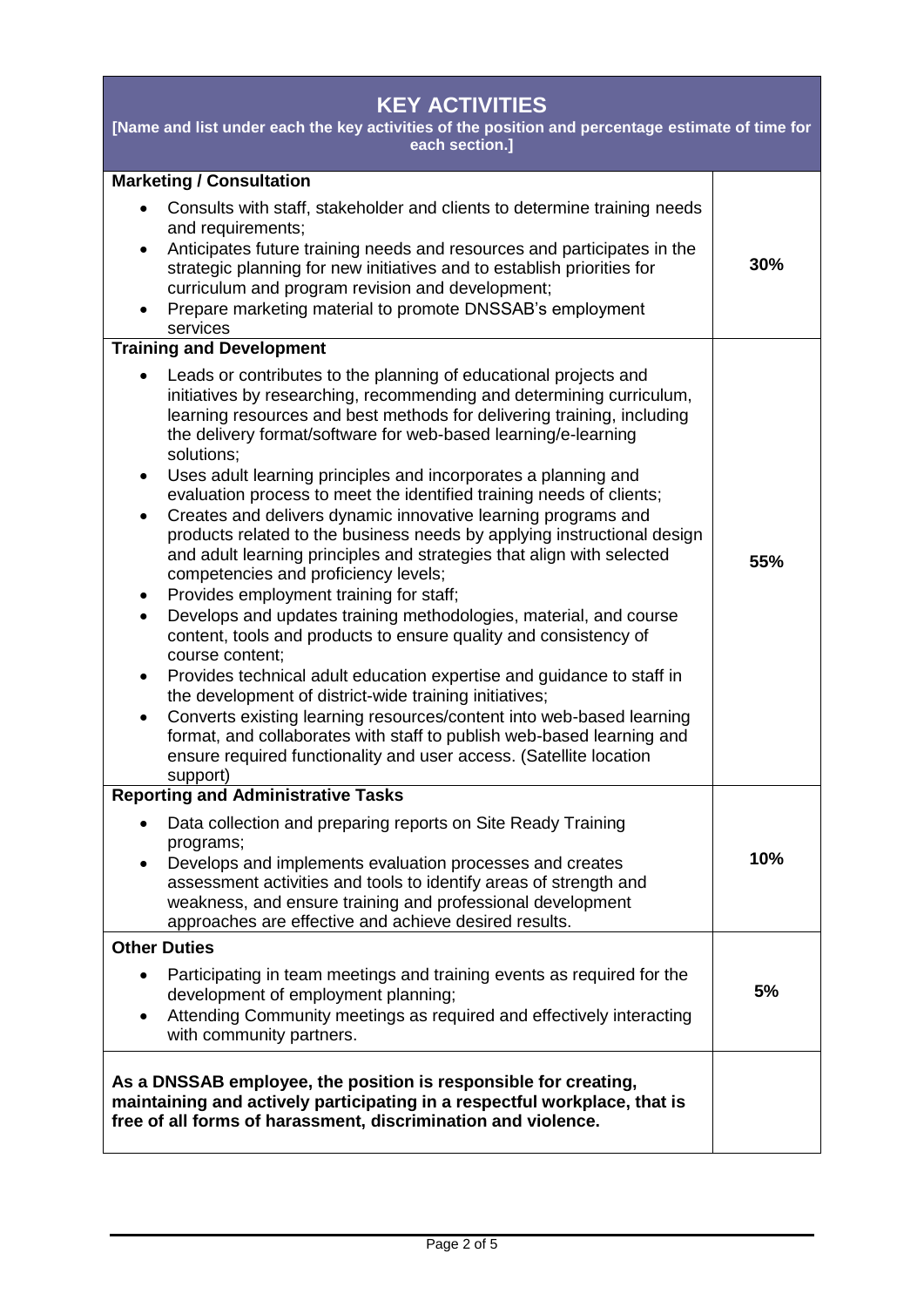# **QUALIFICATIONS**

- Post-Secondary Diploma or certification in adult education or related field; marketing or human resources; or related field or an acceptable combination of education and experience practical experience developing and delivering training to adults;
- Completion of a learning and development certification such as Certified Training Practitioner (CTP) or Certified Training and Development Professional (CTDP) is considered an asset;
- Three (3) years previous experience in employment services and/or career counselling;
- Demonstrated analytical skills and ability to develop sound recommendations;
- Demonstrated ability to facilitate decision-making groups and to develop and deliver training sessions;
- Applied knowledge of adult education theory, principles and practices;
- Ability to motivate and empower learners both group and individual environment;
- Demonstrated ability to work effectively with clients, front line staff and management;
- Excellent written and oral communications skills, including facilitation, presentation and editing skills to write, edit, and present a range of educational and training materials;
- Proficiency in the use of Microsoft Office applications for report writing, data analysis, Micro soft programs and presentations;
- Respect of confidentiality;
- Ability to work independently and function well in a team environment;
- Must possess a valid Ontario Driver's License and have a vehicle available for use on the job.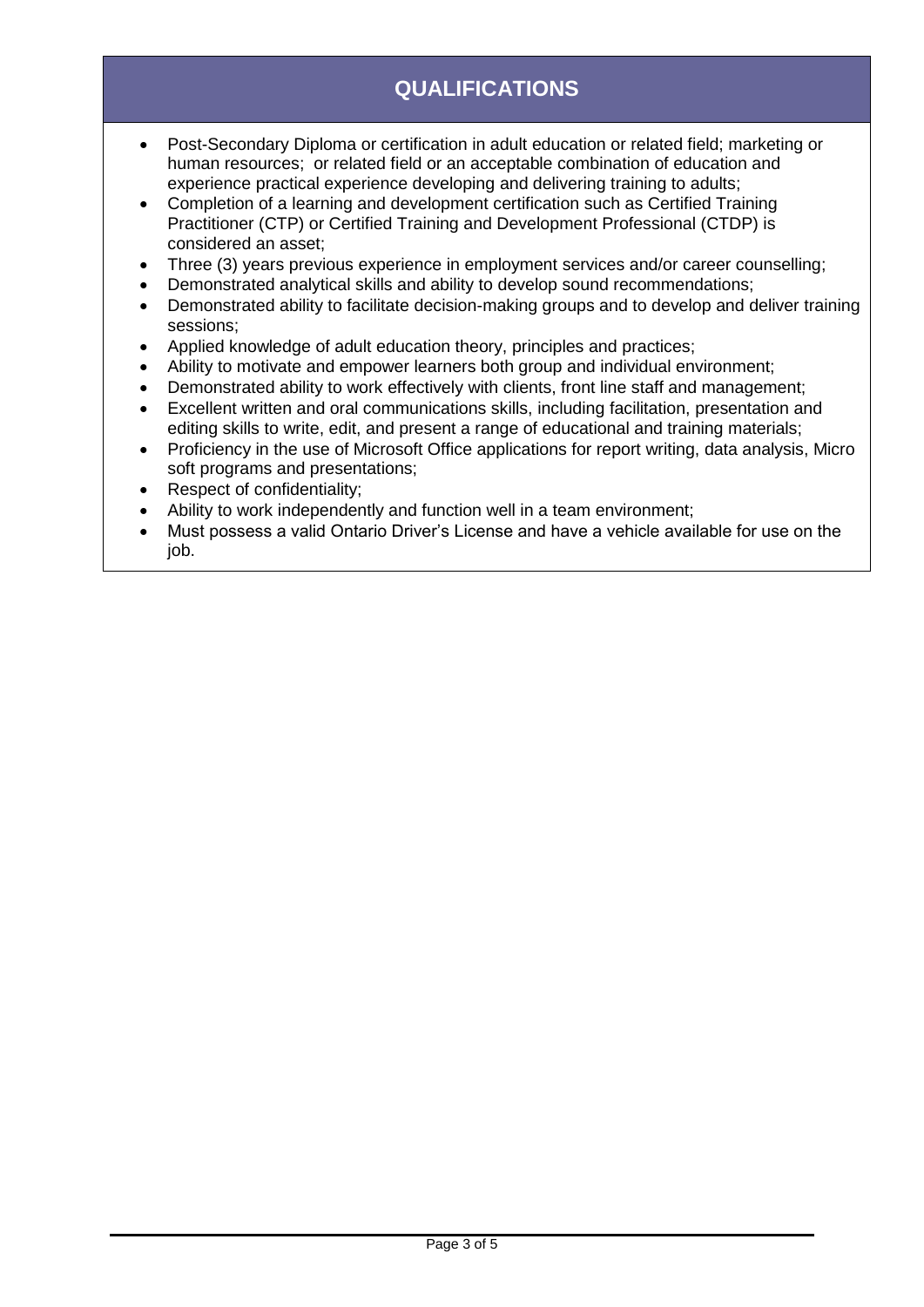# **COMPENSABLE FACTORS**

#### **KNOWLEDGE**

**[This subfactor measures the general knowledge and specialized or vocational training necessary to perform the job duties in a satisfactory manner and has no relationship to the academic achievement of an employee. The degree levels are normally expressed in terms of formal education or equivalent. Similar levels of achievement can be obtained through related experience, courses or self-improvement.]**

Undergraduate level (College) – Two years or equivalent.

#### **EXPERIENCE**

**[Should be considered when the degrees of knowledge are established. It serves as a scale of measurement for the amount of practical experience that an average individual having the appropriate theoretical knowledge, specific education and specialized training, would require to be able to perform the job duties.]**

Three (3) years.

#### **JUDGEMENT**

**[Measures the choice of action required in applying methods, procedures, or policies to complete the tasks.]**

The job requires that changes be recommended to established methods or procedures. Work involves a choice of methods or procedures or sequence.

#### **MENTAL EFFORT**

**[Measures the period of time wherein mental, visual and/or aural attentiveness is required on the job. Both the frequency and duration of the effort are to be considered.]**

Continuous periods of intermediate duration.

#### **PHYSICAL ACTIVITY**

**[Measures the physical activity by the type and duration required to perform the duties.]**

Medium activity of intermediate duration.

# **DEXTERITY**

**[Measures the level of dexterity required by a job. The levels of manual dexterity are determined by considering the elements of speed and/or accurate hand/eye (or hand/foot) coordination. Movements can be either fine or coarse.]**

Employee is required to perform tasks that demand the accurate co-ordination of coarse movements, where speed is a secondary consideration.